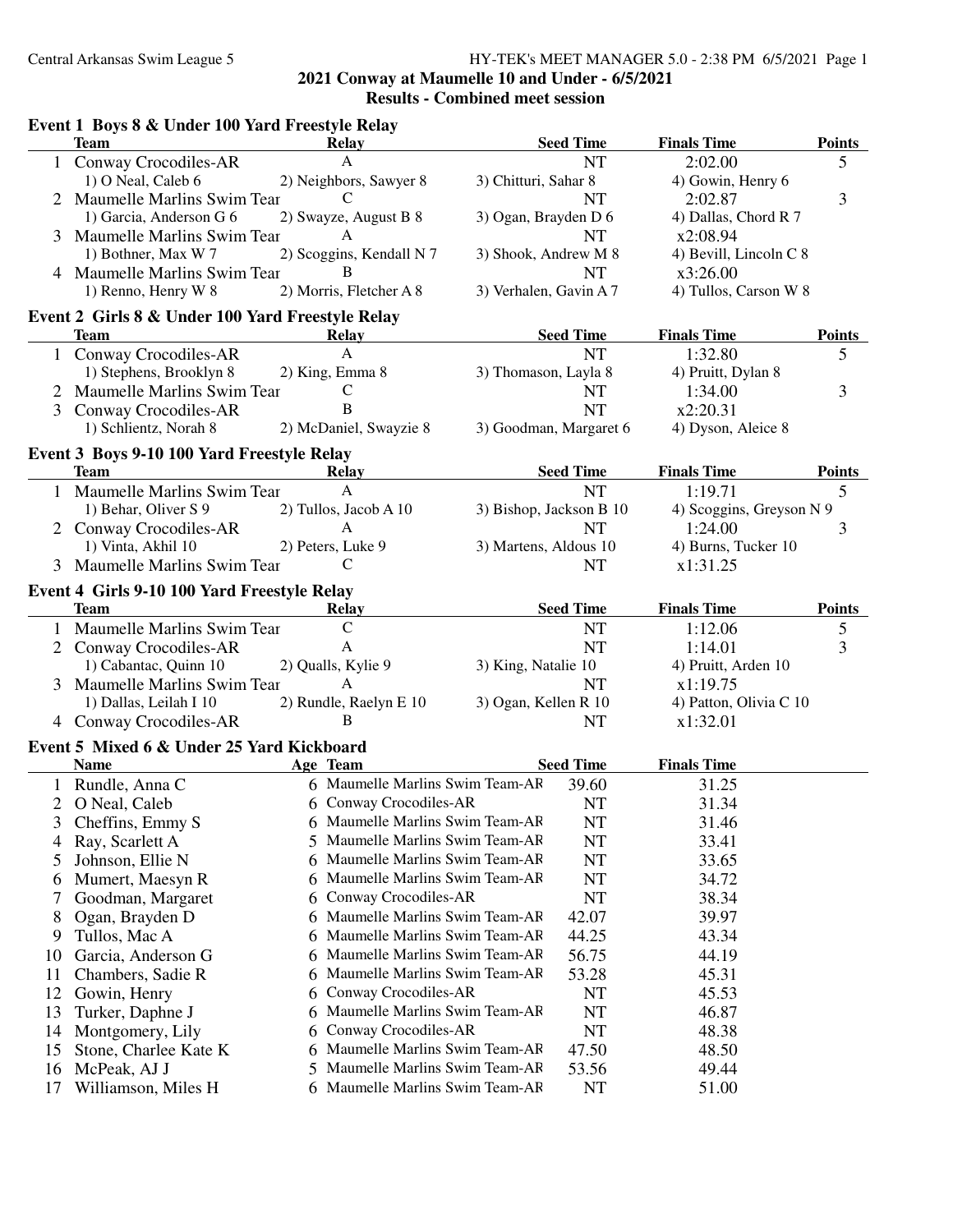#### **(Event 5 Mixed 6 & Under 25 Yard Kickboard)**

|     | <b>Name</b>           | Age Team                        | <b>Seed Time</b> | <b>Finals Time</b> |  |
|-----|-----------------------|---------------------------------|------------------|--------------------|--|
| 18. | Verhalen, Collins F   | 5 Maumelle Marlins Swim Team-AF | 1:16.65          | 51.72              |  |
| 19  | Bothner, Fayth E      | 5 Maumelle Marlins Swim Team-AF | NT               | 53.93              |  |
| 20  | Nolley, Elliott J     | 6 Maumelle Marlins Swim Team-AR | NT               | 1:02.69            |  |
| 21  | Sanchez, Scarlett A   | 5 Maumelle Marlins Swim Team-AF | NT               | 1:03.72            |  |
|     | 22 McFarland, Eli A   | 6 Maumelle Marlins Swim Team-AF | NT               | 1:10.75            |  |
| 23  | Weaver, Calder L      | 5 Maumelle Marlins Swim Team-AF | <b>NT</b>        | 1:12.91            |  |
| 24  | Schultz, Seth E       | 4 Maumelle Marlins Swim Team-AF | <b>NT</b>        | 1:19.60            |  |
| 25  | Bolin, Asa D          | 5 Maumelle Marlins Swim Team-AF | <b>NT</b>        | 1:26.75            |  |
|     | 26 Beaudoin, Cooper E | 6 Maumelle Marlins Swim Team-AF | <b>NT</b>        | 1:36.78            |  |
| 27  | Vickers, Brantley S   | 5 Maumelle Marlins Swim Team-AF | <b>NT</b>        | 1:45.84            |  |
| 28  | Renno, Wilhelmina E   | 5 Maumelle Marlins Swim Team-AF | NT               | 2:40.06            |  |

### **Event 6 Boys 6 & Under 25 Yard Freestyle**

**22.19 6&U PLAT 25.80 6&U GOLD 29.41 6&U SILV**

**-- 6&U BRON**

|    | <b>Name</b>            | Age Team                        | <b>Seed Time</b> | <b>Finals Time</b> |             | <b>Points</b> |
|----|------------------------|---------------------------------|------------------|--------------------|-------------|---------------|
|    | <b>BRON</b> - Division |                                 |                  |                    |             |               |
|    | O Neal, Caleb          | 6 Conway Crocodiles-AR          | NT               | 36.50              | <b>BRON</b> | 5             |
|    | Tullos, Mac A          | 6 Maumelle Marlins Swim Team-AF | 46.68            | 37.47              | <b>BRON</b> | 3             |
| 3  | Gowin, Henry           | 6 Conway Crocodiles-AR          | NT               | 38.62              | <b>BRON</b> |               |
|    | 4 Ogan, Brayden D      | 6 Maumelle Marlins Swim Team-AF | 43.65            | 38.75              | <b>BRON</b> |               |
|    | 5 Garcia, Anderson G   | 6 Maumelle Marlins Swim Team-AF | 45.12            | 44.47              | <b>BRON</b> |               |
| 6. | McPeak, AJ J           | 5 Maumelle Marlins Swim Team-AF | 47.50            | 46.00              | <b>BRON</b> |               |
|    | Weaver, Calder L       | 5 Maumelle Marlins Swim Team-AF | NT               | 58.47              | <b>BRON</b> |               |
| 8  | Williamson, Miles H    | 6 Maumelle Marlins Swim Team-AR | <b>NT</b>        | 1:02.62            | <b>BRON</b> |               |
| 9. | Bolin, Asa D           | 5 Maumelle Marlins Swim Team-AF | <b>NT</b>        | 1:03.69            | <b>BRON</b> |               |
| 10 | Beaudoin, Cooper E     | 6 Maumelle Marlins Swim Team-AF | NT               | 1:03.78            | <b>BRON</b> |               |
|    | Schultz, Seth E        | 4 Maumelle Marlins Swim Team-AF | <b>NT</b>        | 1:13.44            | <b>BRON</b> |               |
| 12 | Vickers, Brantley S    | 5 Maumelle Marlins Swim Team-AF | <b>NT</b>        | 1:15.25            | <b>BRON</b> |               |
| 13 | Nolley, Elliott J      | 6 Maumelle Marlins Swim Team-AR | NT               | 2:27.13            | <b>BRON</b> |               |

#### **Event 6 Boys 7-8 25 Yard Freestyle**

**18.07 7-8 PLAT 20.26 7-8 GOLD 22.45 7-8 SILV -- 7-8 BRON**

|    | <b>Name</b>            | Age Team                        | <b>Seed Time</b> | <b>Finals Time</b> |             | <b>Points</b> |
|----|------------------------|---------------------------------|------------------|--------------------|-------------|---------------|
|    | <b>BRON</b> - Division |                                 |                  |                    |             |               |
|    | Chitturi, Sahar        | 8 Conway Crocodiles-AR          | NT               | 23.09              | <b>BRON</b> | 5             |
|    | Bevill, Lincoln C      | 8 Maumelle Marlins Swim Team-AF | 27.44            | 24.91              | <b>BRON</b> | 3             |
|    | 3 Chambers, Saw W      | 7 Maumelle Marlins Swim Team-AF | 34.03            | 25.72              | <b>BRON</b> |               |
| 4  | Renno, Henry W         | 8 Maumelle Marlins Swim Team-AF | <b>NT</b>        | 26.06              | <b>BRON</b> |               |
|    | Bothner, Max W         | 7 Maumelle Marlins Swim Team-AF | 33.00            | 27.00              | <b>BRON</b> |               |
| 6  | Tullos, Carson W       | 8 Maumelle Marlins Swim Team-AF | 34.69            | 27.81              | <b>BRON</b> |               |
|    | Morris, Fletcher A     | 8 Maumelle Marlins Swim Team-AF | 33.91            | 29.50              | <b>BRON</b> |               |
| 8  | Shook, Andrew M        | 8 Maumelle Marlins Swim Team-AF | 30.72            | 30.75              | <b>BRON</b> |               |
| 9  | Allen, Bo D            | 8 Maumelle Marlins Swim Team-AF | 44.25            | 31.87              | <b>BRON</b> |               |
| 10 | Sobek, Samuel J        | 7 Maumelle Marlins Swim Team-AF | <b>NT</b>        | 31.97              | <b>BRON</b> |               |
| 11 | Scoggins, Kendall N    | 7 Maumelle Marlins Swim Team-AF | NT               | 32.06              | <b>BRON</b> |               |
|    | Dallas, Chord R        | 7 Maumelle Marlins Swim Team-AF | 37.65            | 36.62              | <b>BRON</b> |               |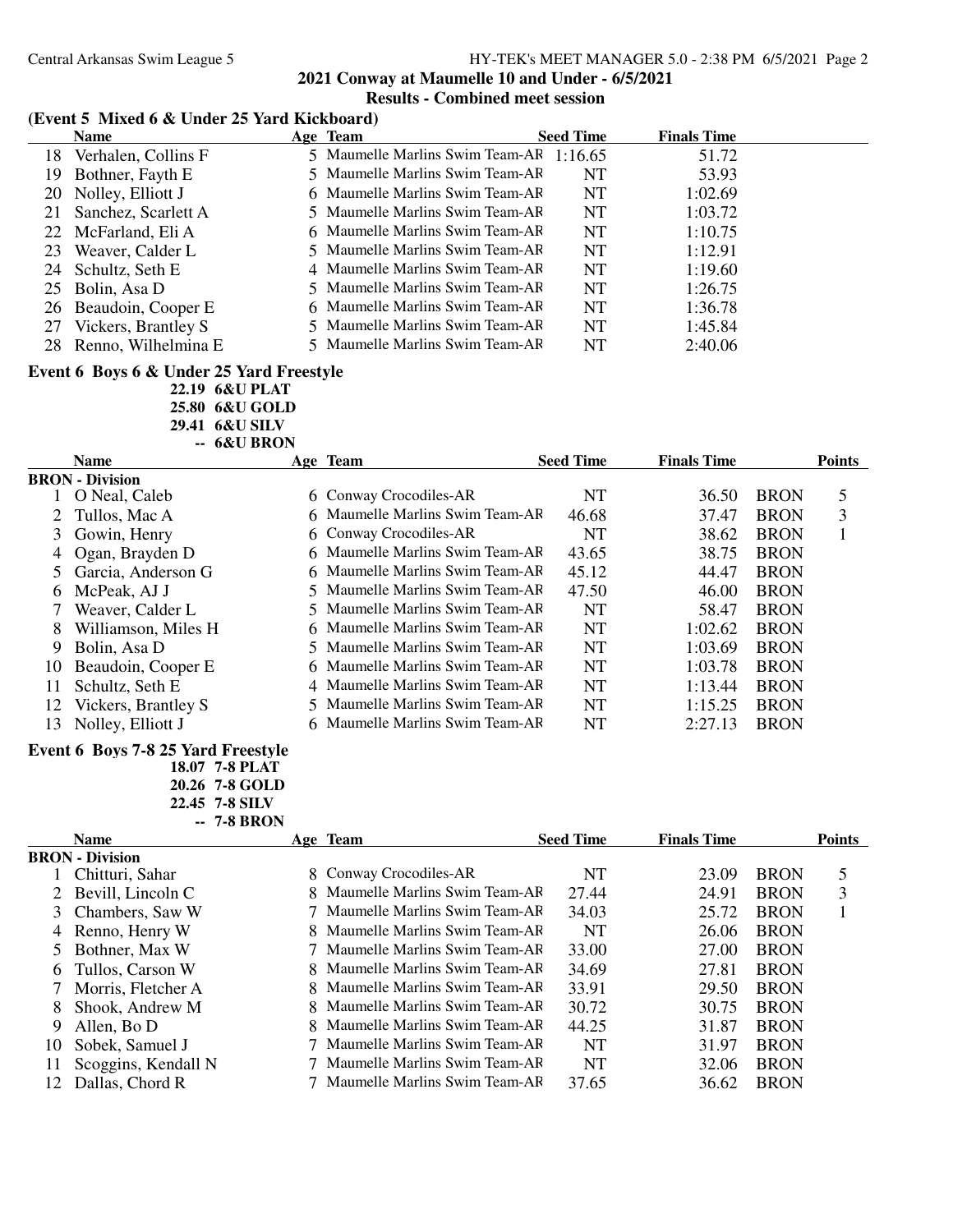|              | BRON - Division  (Event 6 Boys 7-8 25 Yard Freestyle) |                |                                 |                  |                    |             |               |
|--------------|-------------------------------------------------------|----------------|---------------------------------|------------------|--------------------|-------------|---------------|
|              | <b>Name</b>                                           |                | Age Team                        | <b>Seed Time</b> | <b>Finals Time</b> |             | <b>Points</b> |
| 13           | Verhalen, Gavin A                                     |                | 7 Maumelle Marlins Swim Team-AF | 35.56            | 51.72              | <b>BRON</b> |               |
| 14           | Swayze, August B                                      |                | 8 Maumelle Marlins Swim Team-AF | <b>NT</b>        | 1:00.59            | <b>BRON</b> |               |
| 15           | Holmes, Judah A                                       |                | 7 Maumelle Marlins Swim Team-AF | <b>NT</b>        | 1:33.93            | <b>BRON</b> |               |
|              | Event 7 Girls 6 & Under 25 Yard Freestyle             |                |                                 |                  |                    |             |               |
|              |                                                       | 20.98 6&U PLAT |                                 |                  |                    |             |               |
|              |                                                       | 25.59 6&U GOLD |                                 |                  |                    |             |               |
|              |                                                       | 30.20 6&U SILV |                                 |                  |                    |             |               |
|              |                                                       | -- 6&U BRON    |                                 |                  |                    |             |               |
|              | <b>Name</b>                                           |                | Age Team                        | <b>Seed Time</b> | <b>Finals Time</b> |             | <b>Points</b> |
|              | <b>BRON</b> - Division                                |                |                                 |                  |                    |             |               |
| 1            | Mumert, Maesyn R                                      |                | 6 Maumelle Marlins Swim Team-AR | 34.15            | 27.66              | <b>SILV</b> | 5             |
| 2            | Turker, Daphne J                                      |                | Maumelle Marlins Swim Team-AF   | <b>NT</b>        | 29.97              | <b>SILV</b> | 3             |
| 3            | Johnson, Ellie N                                      |                | Maumelle Marlins Swim Team-AF   | NT               | 31.44              | <b>BRON</b> | 1             |
| 4            | Cheffins, Emmy S                                      |                | Maumelle Marlins Swim Team-AF   | NT               | 33.13              | <b>BRON</b> |               |
| 5            | Rundle, Anna C                                        |                | Maumelle Marlins Swim Team-AR   | 43.37            | 34.94              | <b>BRON</b> |               |
| 6            | Goodman, Margaret                                     |                | Conway Crocodiles-AR            | <b>NT</b>        | 39.82              | <b>BRON</b> |               |
| 7            | Ray, Scarlett A                                       | 5              | Maumelle Marlins Swim Team-AF   | <b>NT</b>        | 39.97              | <b>BRON</b> |               |
| 8            | Montgomery, Lily                                      |                | Conway Crocodiles-AR            | <b>NT</b>        | 42.09              | <b>BRON</b> |               |
| 9            | Chambers, Sadie R                                     |                | Maumelle Marlins Swim Team-AF   | 1:00.10          | 43.28              | <b>BRON</b> |               |
| 10           | Stone, Charlee Kate K                                 |                | Maumelle Marlins Swim Team-AF   | 36.97            | 44.22              | <b>BRON</b> |               |
| 11           | Verhalen, Collins F                                   | 5              | Maumelle Marlins Swim Team-AF   | 1:23.38          | 1:00.22            | <b>BRON</b> |               |
| 12           | Bothner, Fayth E                                      | 5              | Maumelle Marlins Swim Team-AF   | <b>NT</b>        | 1:16.53            | <b>BRON</b> |               |
| 13           | Renno, Wilhelmina E                                   | 5.             | Maumelle Marlins Swim Team-AF   | <b>NT</b>        | 1:39.87            | <b>BRON</b> |               |
|              | Event 7 Girls 7-8 25 Yard Freestyle                   |                |                                 |                  |                    |             |               |
|              |                                                       | 17.35 7-8 PLAT |                                 |                  |                    |             |               |
|              |                                                       | 19.86 7-8 GOLD |                                 |                  |                    |             |               |
|              |                                                       | 22.37 7-8 SILV |                                 |                  |                    |             |               |
|              |                                                       | -- 7-8 BRON    |                                 |                  |                    |             |               |
|              | <b>Name</b>                                           |                | Age Team                        | <b>Seed Time</b> | <b>Finals Time</b> |             | <b>Points</b> |
|              | <b>SILV</b> - Division                                |                |                                 |                  |                    |             |               |
| $\mathbf{1}$ | Pruitt, Dylan                                         |                | 8 Conway Crocodiles-AR          | 20.93            | 19.81              | <b>GOLD</b> | 5             |
|              | <b>BRON</b> - Division<br>Binkley, Bralynn T          |                | 8 Maumelle Marlins Swim Team-AF | 24.41            | 19.31              | <b>GOLD</b> | 5             |
| $\mathbf{I}$ | Stephens, Brooklyn                                    |                | Conway Crocodiles-AR            | <b>NT</b>        | 23.59              | <b>BRON</b> | 3             |
| 3            |                                                       |                | Maumelle Marlins Swim Team-AF   | 25.41            | 23.97              | <b>BRON</b> | $\mathbf{1}$  |
|              | Mumert, Ava R                                         |                | Maumelle Marlins Swim Team-AF   | 26.93            |                    |             |               |
| 4            | Cole, Caroline A                                      | 8              | Maumelle Marlins Swim Team-AF   |                  | 24.25              | <b>BRON</b> |               |
| 5            | Ogan, Madelyn R                                       | 8              |                                 | 25.65            | 24.66              | <b>BRON</b> |               |
| 6            | King, Emma                                            | 8              | Conway Crocodiles-AR            | NT               | 25.03              | <b>BRON</b> |               |
| 7            | Thomason, Layla                                       | 8              | Conway Crocodiles-AR            | 25.49            | 25.66              | <b>BRON</b> |               |
| 8            | Janssen, Ally C                                       |                | Maumelle Marlins Swim Team-AF   | NT               | 26.25              | <b>BRON</b> |               |
| 9            | Schlientz, Norah                                      | 8              | Conway Crocodiles-AR            | NT               | 26.84              | <b>BRON</b> |               |
| 10           | Owens, Riley M                                        | 8              | Maumelle Marlins Swim Team-AF   | 42.28            | 33.56              | <b>BRON</b> |               |
| 11           | McDaniel, Swayzie                                     | 8              | Conway Crocodiles-AR            | NT               | 33.65              | <b>BRON</b> |               |
| 12           | Vickers, Ella K                                       |                | 8 Maumelle Marlins Swim Team-AF | 39.87            | 34.62              | <b>BRON</b> |               |

7 Maumelle Marlins Swim Team-AR

13 Bolin, Sarah Elizabeth E 8 Maumelle Marlins Swim Team-AF NT 34.94 BRON<br>14 Miller, River S 7 Maumelle Marlins Swim Team-AF NT 40.53 BRON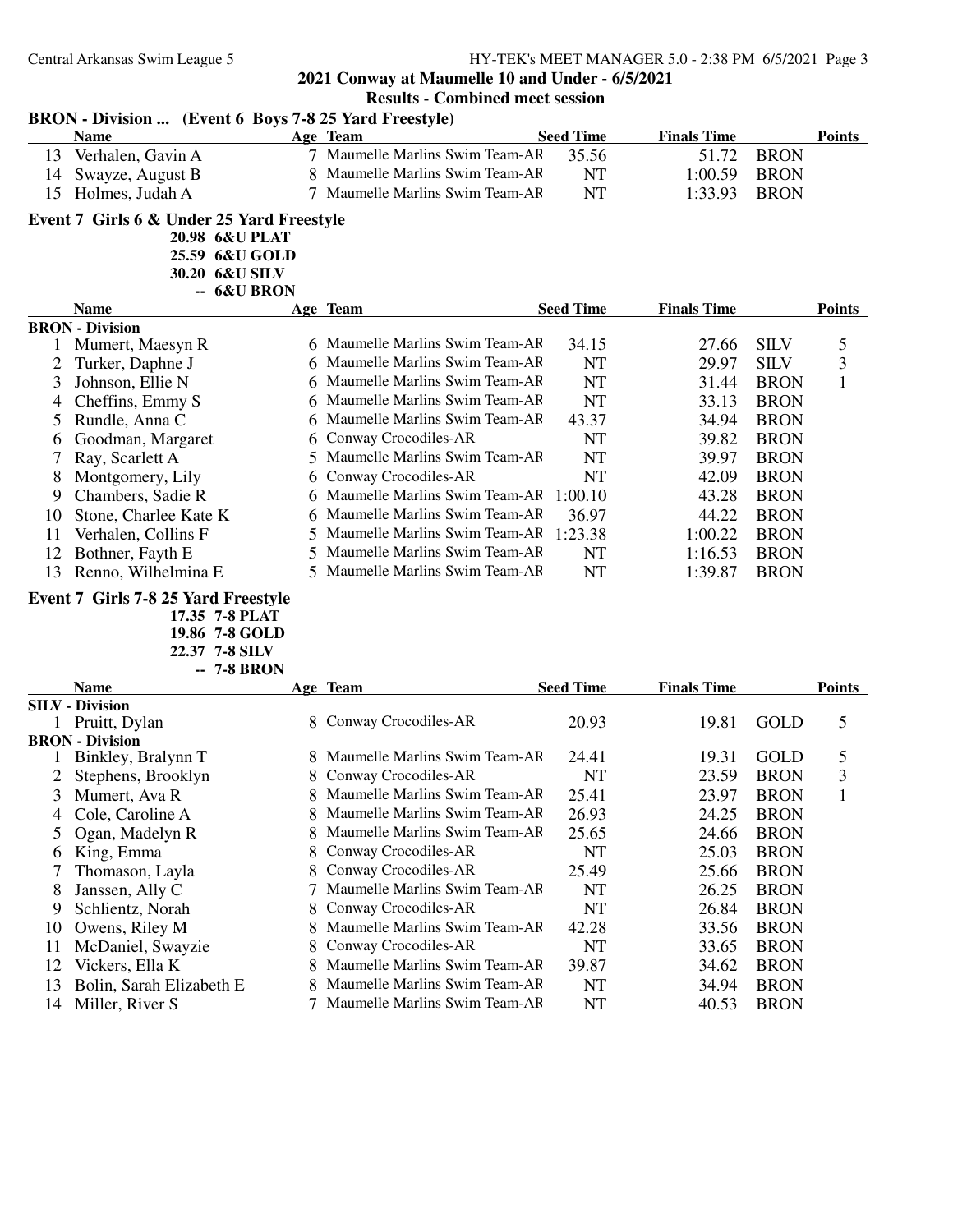### Central Arkansas Swim League 5 HY-TEK's MEET MANAGER 5.0 - 2:38 PM 6/5/2021 Page 4 **2021 Conway at Maumelle 10 and Under - 6/5/2021**

## **Results - Combined meet session**

### **Event 8 Boys 9-10 50 Yard Freestyle 32.90 PLAT**

**37.22 GOLD**

**41.54 SILV**

|    | -- BRON                |     |                                  |                  |                    |             |               |
|----|------------------------|-----|----------------------------------|------------------|--------------------|-------------|---------------|
|    | <b>Name</b>            |     | Age Team                         | <b>Seed Time</b> | <b>Finals Time</b> |             | <b>Points</b> |
|    | <b>SILV</b> - Division |     |                                  |                  |                    |             |               |
|    | Burns, Tucker          | 10  | Conway Crocodiles-AR             | 39.14            | 38.38              | <b>SILV</b> | 5             |
|    | 2 Owens, Ayden R       | 10. | Maumelle Marlins Swim Team-AF    | 40.72            | 38.78              | <b>SILV</b> | 3             |
|    | <b>BRON</b> - Division |     |                                  |                  |                    |             |               |
|    | Renno, Silas P         | 10. | Maumelle Marlins Swim Team-AF    | NT               | 38.68              | <b>SILV</b> | 5             |
|    | Geiselhart, Aidan M    |     | 10 Maumelle Marlins Swim Team-AR | <b>NT</b>        | 39.94              | <b>SILV</b> | 3             |
| 3  | Majors, Cameron C      |     | 10 Maumelle Marlins Swim Team-AR | <b>NT</b>        | 46.50              | <b>BRON</b> |               |
| 4  | Sobek, Truman A        | 9   | Maumelle Marlins Swim Team-AF    | NT               | 47.03              | <b>BRON</b> |               |
| 5. | Behar, Oliver S        |     | 9 Maumelle Marlins Swim Team-AF  | <b>NT</b>        | 47.19              | <b>BRON</b> |               |
| 6  | Vinta, Akhil           | 10  | Conway Crocodiles-AR             | <b>NT</b>        | 48.15              | <b>BRON</b> |               |
|    | Bishop, Jackson B      |     | 10 Maumelle Marlins Swim Team-AF | 57.07            | 49.38              | <b>BRON</b> |               |
| 8  | Tullos, Jacob A        |     | 10 Maumelle Marlins Swim Team-AR | 53.78            | 51.41              | <b>BRON</b> |               |
| 9  | Guinn, Gray L          |     | 9 Maumelle Marlins Swim Team-AF  | <b>NT</b>        | 53.87              | <b>BRON</b> |               |
| 10 | Bolin, Isaiah W        |     | 9 Maumelle Marlins Swim Team-AF  | <b>NT</b>        | 56.97              | <b>BRON</b> |               |
| 11 | Peters, Luke           | 9   | Conway Crocodiles-AR             | <b>NT</b>        | 1:01.53            | <b>BRON</b> |               |
| 12 | Amick, Jonah L         |     | 10 Maumelle Marlins Swim Team-AR | <b>NT</b>        | 1:12.57            | <b>BRON</b> |               |

#### **Event 9 Girls 9-10 50 Yard Freestyle**

**35.60 PLAT**

**38.30 GOLD**

**41.00 SILV**  $\bf{p}_{\bf{DOM}}$ 

|    | -- BKUN                |     |                                  |                  |                    |             |               |
|----|------------------------|-----|----------------------------------|------------------|--------------------|-------------|---------------|
|    | <b>Name</b>            |     | Age Team                         | <b>Seed Time</b> | <b>Finals Time</b> |             | <b>Points</b> |
|    | <b>GOLD - Division</b> |     |                                  |                  |                    |             |               |
|    | Pruitt, Arden          |     | 10 Conway Crocodiles-AR          | 36.20            | 34.75              | <b>PLAT</b> | 5             |
|    | <b>SILV</b> - Division |     |                                  |                  |                    |             |               |
|    | Patton, Olivia C       |     | 10 Maumelle Marlins Swim Team-AR | 39.44            | 37.13              | GOLD        | 5             |
|    | <b>BRON</b> - Division |     |                                  |                  |                    |             |               |
|    | Cabantac, Quinn        |     | 10 Conway Crocodiles-AR          | 42.48            | 38.43              | <b>SILV</b> | 5             |
| 2  | Wunderl, Stella I      | 10  | Maumelle Marlins Swim Team-AF    | 45.00            | 39.40              | <b>SILV</b> | 3             |
| 3  | Rundle, Raelyn E       | 10  | Maumelle Marlins Swim Team-AF    | 44.25            | 39.84              | <b>SILV</b> | 1             |
| 4  | DuVall, Crimson A      | 9   | Maumelle Marlins Swim Team-AR    | <b>NT</b>        | 41.75              | <b>BRON</b> |               |
| 5  | Ogan, Kellen R         | 10  | Maumelle Marlins Swim Team-AF    | 42.34            | 42.44              | <b>BRON</b> |               |
| 6  | Dallas, Leilah I       | 10  | Maumelle Marlins Swim Team-AF    | 43.74            | 42.65              | <b>BRON</b> |               |
|    | Boggan, Abby S         | 10  | Maumelle Marlins Swim Team-AF    | 51.47            | 42.69              | <b>BRON</b> |               |
| 8  | Qualls, Kylie          | 9   | Conway Crocodiles-AR             | <b>NT</b>        | 44.72              | <b>BRON</b> |               |
| 9  | O Neal, Ava            | 9   | Conway Crocodiles-AR             | <b>NT</b>        | 45.43              | <b>BRON</b> |               |
| 10 | Gates, Annie           | 10  | Conway Crocodiles-AR             | <b>NT</b>        | 46.81              | <b>BRON</b> |               |
| 11 | King, Natalie          | 10  | Conway Crocodiles-AR             | 47.62            | 48.41              | <b>BRON</b> |               |
| 12 | Gilbert, Charlotte     | 9   | Conway Crocodiles-AR             | <b>NT</b>        | 51.41              | <b>BRON</b> |               |
| 13 | Watson, Blakely K      | 9   | Maumelle Marlins Swim Team-AF    | <b>NT</b>        | 54.94              | <b>BRON</b> |               |
| 14 | Goodman, Molly         | 10. | Conway Crocodiles-AR             | NT               | 55.50              | <b>BRON</b> |               |
| 15 | Gonzalez, Ariana       | 10  | Maumelle Marlins Swim Team-AF    | NT               | 57.09              | <b>BRON</b> |               |
| 16 | Risner, Maddie L       | 9   | Maumelle Marlins Swim Team-AF    | NT               | 1:00.28            | <b>BRON</b> |               |
| 17 | McDaniel, Kennedy      | 10  | Conway Crocodiles-AR             | NT               | 1:02.60            | <b>BRON</b> |               |
| 18 | Rundle, Lillian G      | 9   | Maumelle Marlins Swim Team-AF    | NT               | 1:02.81            | <b>BRON</b> |               |
| 19 | Hays, Sophia           | 9   | Conway Crocodiles-AR             | <b>NT</b>        | 1:05.35            | <b>BRON</b> |               |
|    |                        |     |                                  |                  |                    |             |               |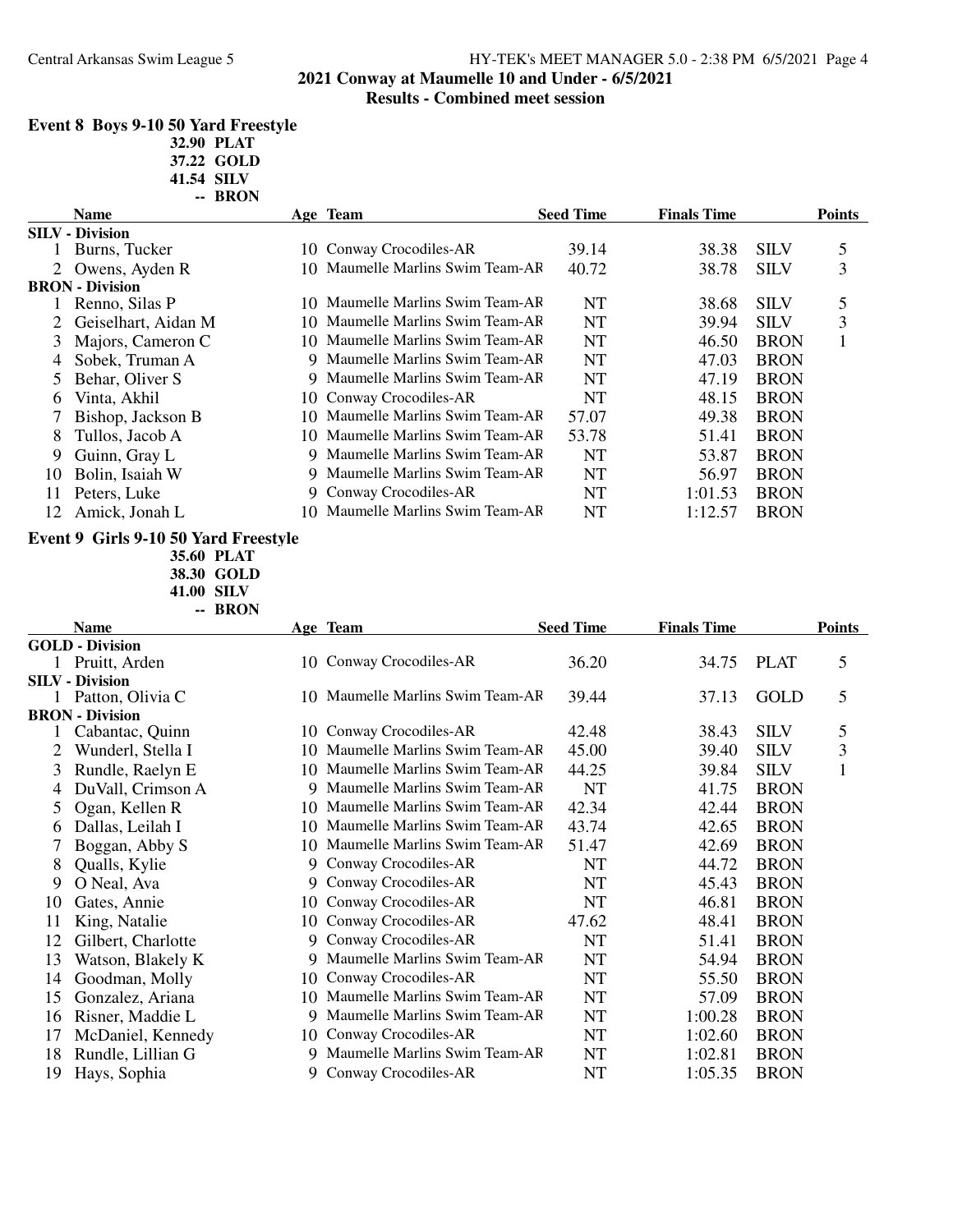#### **BRON - Division ... (Event 9 Girls 9-10 50 Yard Freestyle) Name Team Age Seed Time Points Finals Time** 20 Williams, Avaree 9 Conway Crocodiles-AR NT 1:06.22 BRON 21 Vandercook, Kaytlin E 9 Maumelle Marlins Swim Team-AR NT 1:10.35 BRON 22 Dallas, KJ J 9 Maumelle Marlins Swim Team-AF NT 1:12.85 BRON 23 Swayze, Aloe E 9 Maumelle Marlins Swim Team-AF NT 1:18.03 BRON 24 Schultz, Allie B 9 Maumelle Marlins Swim Team-AF NT 1:24.09 BRON **Event 10 Boys 6 & Under 25 Yard Backstroke 25.53 6&U PLAT 31.44 6&U GOLD 37.35 6&U SILV -- 6&U BRON Name Team Age Seed Time Points Finals Time BRON - Division**<br>1 Gowin, Henry 1 Gonway Crocodiles-AR NT 50.91 BRON 5<br>
1 Gonamelle Marlins Swim Team-AR NT 59.75 BRON 3 2 Garcia, Anderson G 6 Maumelle Marlins Swim Team-AF NT 59.75 BRON 3 O Neal, Caleb 6 Conway Crocodiles-AR NT 1:00.34 BRON 1 4 Tullos, Mac A 6 Maumelle Marlins Swim Team-AR NT 1:05.13 BRON 5 Weaver, Calder L<br>
5 Maumelle Marlins Swim Team-AR NT 1:10.34 BRON<br>
5 Maumelle Marlins Swim Team-AR NT 1:25.32 BRON 5 Maumelle Marlins Swim Team-AR NT 1:25.32 BRON **Event 10 Boys 7-8 25 Yard Backstroke 20.84 7-8 PLAT 23.84 7-8 GOLD 26.84 7-8 SILV -- 7-8 BRON Name Team Age Seed Time Points Finals Time BRON - Division** 1 Chitturi, Sahar 8 Conway Crocodiles-AR NT 26.37 SILV 5 2 Renno, Henry W 8 Maumelle Marlins Swim Team-AF NT 26.59 SILV 3 3 Tullos, Carson W 8 Maumelle Marlins Swim Team-AF 35.59 30.72 BRON 1 4 Chambers, Saw W 7 Maumelle Marlins Swim Team-AR 42.69 31.31 BRON 5 Morris, Fletcher A 8 Maumelle Marlins Swim Team-AF 37.00 32.25 BRON<br>6 Bothner. Max W 7 Maumelle Marlins Swim Team-AF 41.28 33.47 BRON 6 Bothner, Max W 7 Maumelle Marlins Swim Team-AR 41.28 33.47 BRON 7 Bevill, Lincoln C 8 Maumelle Marlins Swim Team-AF 36.59 35.50 BRON<br>8 Shook, Andrew M 8 Maumelle Marlins Swim Team-AF 49.57 39.97 BRON 8 Shook, Andrew M 8 Maumelle Marlins Swim Team-AF 49.57 39.97 BRON 9 Sobek, Samuel J 7 Maumelle Marlins Swim Team-AF NT 45.44 BRON 10 Verhalen, Gavin A 7 Maumelle Marlins Swim Team-AF 51.66 46.47 BRON 11 Scoggins, Kendall N 7 Maumelle Marlins Swim Team-AF NT 54.50 BRON 12 Swayze, August B 8 Maumelle Marlins Swim Team-AR NT 1:32.75 BRON **Event 11 Girls 6 & Under 25 Yard Backstroke 26.47 6&U PLAT 32.03 6&U GOLD 37.59 6&U SILV -- 6&U BRON Name Team Age Seed Time Points Finals Time GOLD - Division** 1 6 Maumelle Marlins Swim Team-AR 29.62 28.75 GOLD 5 **BRON - Division** 6 Maumelle Marlins Swim Team-AR NT 40.19 BRON 5 2 Goodman, Margaret 6 Conway Crocodiles-AR NT 42.07 BRON 3<br>3 Montgomery. Lily 6 Conway Crocodiles-AR NT 43.38 BRON 1 3 Montgomery, Lily 6 Conway Crocodiles-AR NT 43.38 BRON 1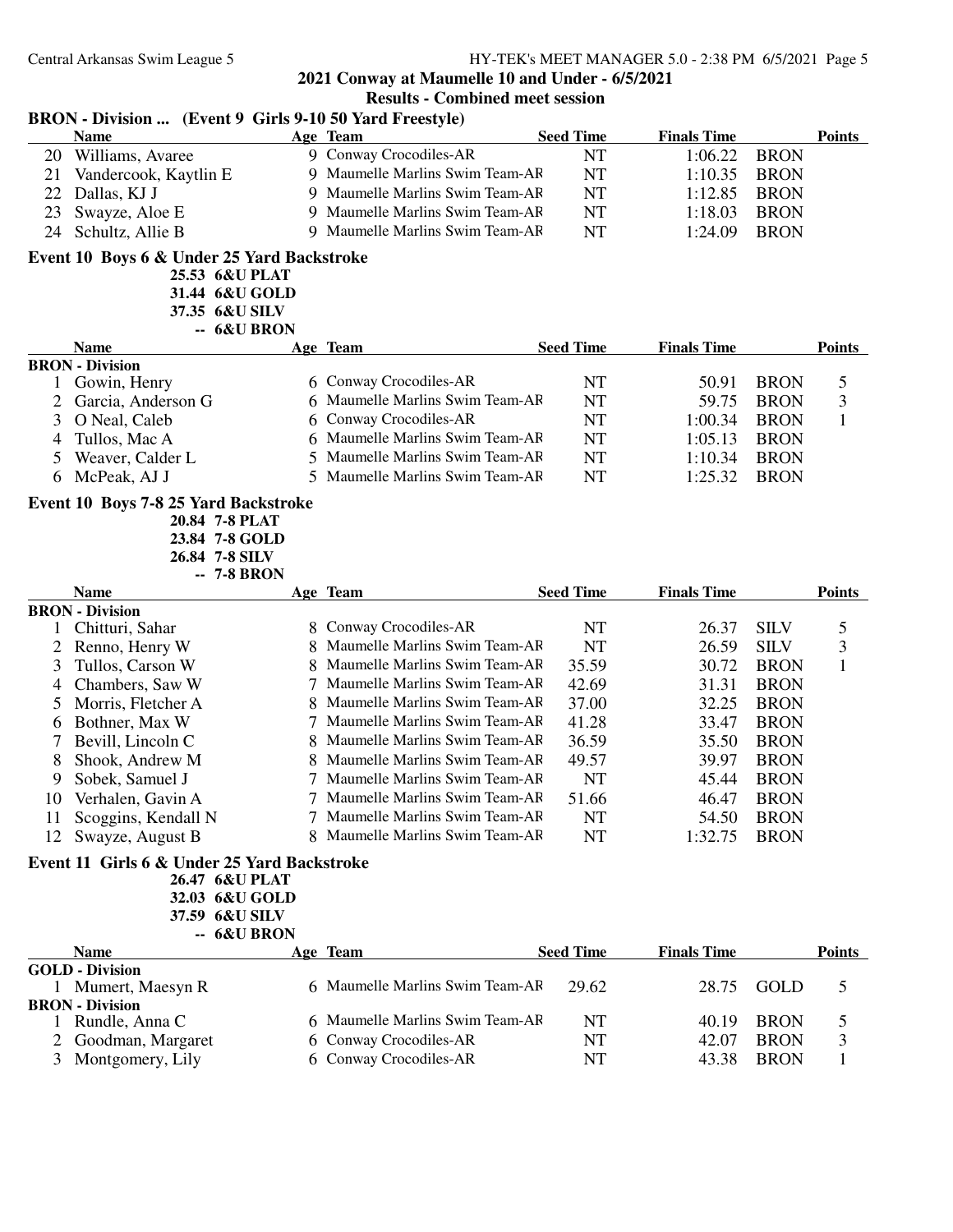**2021 Conway at Maumelle 10 and Under - 6/5/2021**

# **Results - Combined meet session**

# **BRON - Division ... (Event 11 Girls 6 & Under 25 Yard Backstroke)**

|   | <b>Name</b>         | Age Team                        | <b>Seed Time</b> | <b>Finals Time</b> | Points      |
|---|---------------------|---------------------------------|------------------|--------------------|-------------|
|   | 4 Ray, Scarlett A   | 5 Maumelle Marlins Swim Team-AF | NT               | 44.72              | <b>BRON</b> |
|   | 5 Turker, Daphne J  | 6 Maumelle Marlins Swim Team-AF | <b>NT</b>        | 45.87              | <b>BRON</b> |
|   | 6 Chambers, Sadie R | 6 Maumelle Marlins Swim Team-AF | 58.16            | 46.69              | <b>BRON</b> |
|   | Johnson, Ellie N    | 6 Maumelle Marlins Swim Team-AF | NT               | 54.75              | <b>BRON</b> |
| x | Verhalen, Collins F | 5 Maumelle Marlins Swim Team-AR | <b>NT</b>        | 55.97              | <b>BRON</b> |
|   | Bothner, Fayth E    | 5 Maumelle Marlins Swim Team-AF | NT               | 1:06.09            | <b>BRON</b> |
|   |                     |                                 |                  |                    |             |

#### **Event 11 Girls 7-8 25 Yard Backstroke**

| 20.98 7-8 PLAT |
|----------------|
| 23.79 7-8 GOLD |
| 26.60 7-8 SH V |
| --  7-8 BRON   |

|    | <b>Name</b>            | Age Team                        | <b>Seed Time</b> | <b>Finals Time</b> |             | <b>Points</b> |
|----|------------------------|---------------------------------|------------------|--------------------|-------------|---------------|
|    | <b>BRON</b> - Division |                                 |                  |                    |             |               |
|    | Pruitt, Dylan          | 8 Conway Crocodiles-AR          | 28.18            | 24.22              | <b>SILV</b> |               |
|    | 2 Cole, Caroline A     | 8 Maumelle Marlins Swim Team-AF | 26.72            | 25.63              | <b>SILV</b> | 3             |
|    | Ogan, Madelyn R        | 8 Maumelle Marlins Swim Team-AF | 32.62            | 26.72              | <b>BRON</b> |               |
| 4  | Binkley, Bralynn T     | 8 Maumelle Marlins Swim Team-AF | 27.19            | 27.53              | <b>BRON</b> |               |
|    | King, Emma             | 8 Conway Crocodiles-AR          | NT               | 29.44              | <b>BRON</b> |               |
| 6  | Thomason, Layla        | 8 Conway Crocodiles-AR          | 30.34            | 29.84              | <b>BRON</b> |               |
|    | Stephens, Brooklyn     | 8 Conway Crocodiles-AR          | NT               | 29.94              | <b>BRON</b> |               |
| 8  | Schlientz, Norah       | 8 Conway Crocodiles-AR          | NT               | 30.62              | <b>BRON</b> |               |
| 9  | Janssen, Ally C        | 7 Maumelle Marlins Swim Team-AF | <b>NT</b>        | 32.03              | <b>BRON</b> |               |
| 10 | McDaniel, Swayzie      | 8 Conway Crocodiles-AR          | <b>NT</b>        | 32.22              | <b>BRON</b> |               |
| 11 | Owens, Riley M         | 8 Maumelle Marlins Swim Team-AF | 50.22            | 38.97              | <b>BRON</b> |               |
| 12 | Vickers, Ella K        | 8 Maumelle Marlins Swim Team-AF | 51.38            | 46.13              | <b>BRON</b> |               |
| 13 | Miller, River S        | 7 Maumelle Marlins Swim Team-AF | NT               | 51.12              | <b>BRON</b> |               |

#### **Event 12 Boys 9-10 50 Yard Backstroke**

**40.38 PLAT**

**45.67 GOLD 50.96 SILV -- BRON**

|     | <b>Name</b>            |     | Age Team                         | <b>Seed Time</b> | <b>Finals Time</b> |             | <b>Points</b> |
|-----|------------------------|-----|----------------------------------|------------------|--------------------|-------------|---------------|
|     | <b>SILV - Division</b> |     |                                  |                  |                    |             |               |
|     | Owens, Ayden R         | 10. | Maumelle Marlins Swim Team-AF    | 50.06            | 46.69              | <b>SILV</b> | 5             |
|     | 2 Burns, Tucker        |     | 10 Conway Crocodiles-AR          | 49.76            | 49.22              | <b>SILV</b> | 3             |
|     | <b>BRON - Division</b> |     |                                  |                  |                    |             |               |
|     | Geiselhart, Aidan M    |     | 10 Maumelle Marlins Swim Team-AF | NT               | 49.94              | <b>SILV</b> | 5             |
|     | Behar, Oliver S        | 9   | Maumelle Marlins Swim Team-AF    | NT               | 51.22              | <b>BRON</b> | 3             |
| 3   | Majors, Cameron C      |     | 10 Maumelle Marlins Swim Team-AF | NT               | 54.50              | <b>BRON</b> | 1             |
| 4   | Vinta, Akhil           |     | 10 Conway Crocodiles-AR          | NT               | 55.25              | <b>BRON</b> |               |
| 5.  | Renno, Silas P         |     | 10 Maumelle Marlins Swim Team-AF | NT               | 55.87              | <b>BRON</b> |               |
| 6   | Tullos, Jacob A        |     | 10 Maumelle Marlins Swim Team-AF | 1:00.96          | 56.97              | <b>BRON</b> |               |
|     | Guinn, Gray L          |     | 9 Maumelle Marlins Swim Team-AF  | NT               | 1:01.35            | <b>BRON</b> |               |
| 8   | Sobek, Truman A        |     | 9 Maumelle Marlins Swim Team-AF  | <b>NT</b>        | 1:04.66            | <b>BRON</b> |               |
| 9   | Bishop, Jackson B      |     | 10 Maumelle Marlins Swim Team-AR | 1:00.78          | 1:10.50            | <b>BRON</b> |               |
| 10  | Peters, Luke           |     | 9 Conway Crocodiles-AR           | <b>NT</b>        | 1:10.87            | <b>BRON</b> |               |
| 11  | Amick, Jonah L         |     | 10 Maumelle Marlins Swim Team-AF | NT               | 1:21.16            | <b>BRON</b> |               |
| 12. | Scoggins, Greyson N    |     | 9 Maumelle Marlins Swim Team-AF  | <b>NT</b>        | 1:21.41            | <b>BRON</b> |               |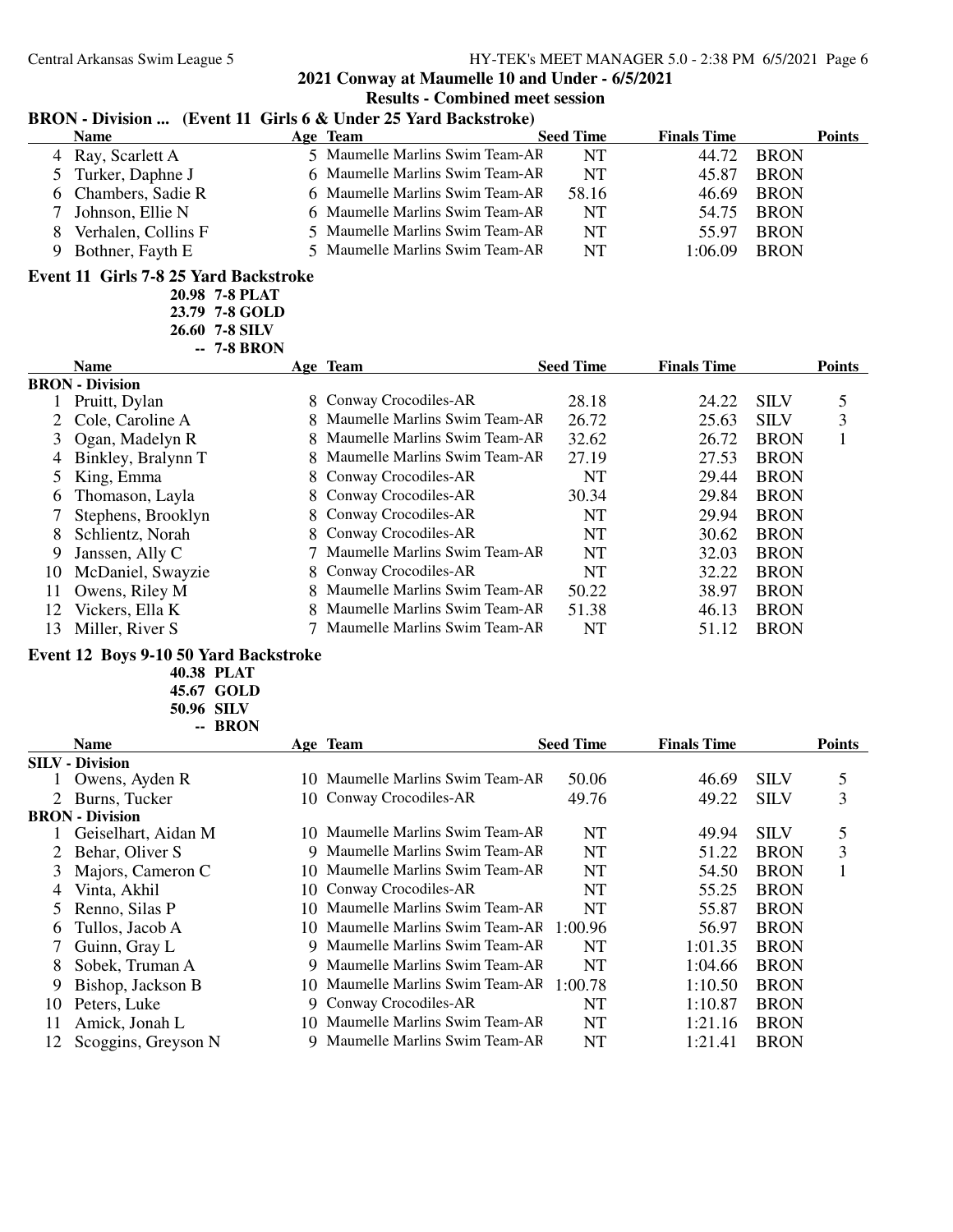### Central Arkansas Swim League 5 HY-TEK's MEET MANAGER 5.0 - 2:38 PM 6/5/2021 Page 7 **2021 Conway at Maumelle 10 and Under - 6/5/2021**

### **Results - Combined meet session**

| Event 13  Girls 9-10 50 Yard Backstroke |
|-----------------------------------------|
|-----------------------------------------|

**40.99 PLAT**

**46.09 GOLD**

| <b>Points</b>                                                                                                                                                     |
|-------------------------------------------------------------------------------------------------------------------------------------------------------------------|
|                                                                                                                                                                   |
| 5                                                                                                                                                                 |
| 3                                                                                                                                                                 |
| $\mathbf{1}$                                                                                                                                                      |
|                                                                                                                                                                   |
| 5                                                                                                                                                                 |
| 3                                                                                                                                                                 |
| $\mathbf{1}$                                                                                                                                                      |
|                                                                                                                                                                   |
|                                                                                                                                                                   |
|                                                                                                                                                                   |
|                                                                                                                                                                   |
|                                                                                                                                                                   |
|                                                                                                                                                                   |
|                                                                                                                                                                   |
|                                                                                                                                                                   |
|                                                                                                                                                                   |
|                                                                                                                                                                   |
|                                                                                                                                                                   |
|                                                                                                                                                                   |
|                                                                                                                                                                   |
|                                                                                                                                                                   |
|                                                                                                                                                                   |
|                                                                                                                                                                   |
|                                                                                                                                                                   |
|                                                                                                                                                                   |
| <b>BRON</b><br><b>BRON</b><br><b>BRON</b><br><b>BRON</b><br><b>BRON</b><br><b>BRON</b><br><b>BRON</b><br><b>BRON</b><br><b>BRON</b><br><b>BRON</b><br><b>BRON</b> |

#### **Event 14 Boys 6 & Under 25 Yard Breaststroke**

**31.94 6&U PLAT 35.89 6&U GOLD**

**39.84 6&U SILV**

**-- 6&U BRON**

| <b>Name</b>            | Age Team                        | <b>Seed Time</b> | <b>Finals Time</b> |             | <b>Points</b> |
|------------------------|---------------------------------|------------------|--------------------|-------------|---------------|
| <b>BRON</b> - Division |                                 |                  |                    |             |               |
| Tullos, Mac A          | 6 Maumelle Marlins Swim Team-AR | NT               | 55.41              | <b>BRON</b> |               |
| 2 Ogan, Brayden D      | 6 Maumelle Marlins Swim Team-AR | <b>NT</b>        | 58.12              | <b>BRON</b> |               |
| 3 Garcia, Anderson G   | 6 Maumelle Marlins Swim Team-AF | <b>NT</b>        | 1:01.13            | <b>BRON</b> |               |
| 4 McPeak, AJ J         | 5 Maumelle Marlins Swim Team-AR | <b>NT</b>        | 1:01.53            | <b>BRON</b> |               |
| 5 Schultz, Seth E      | 4 Maumelle Marlins Swim Team-AF | <b>NT</b>        | 1.12.06            | <b>BRON</b> |               |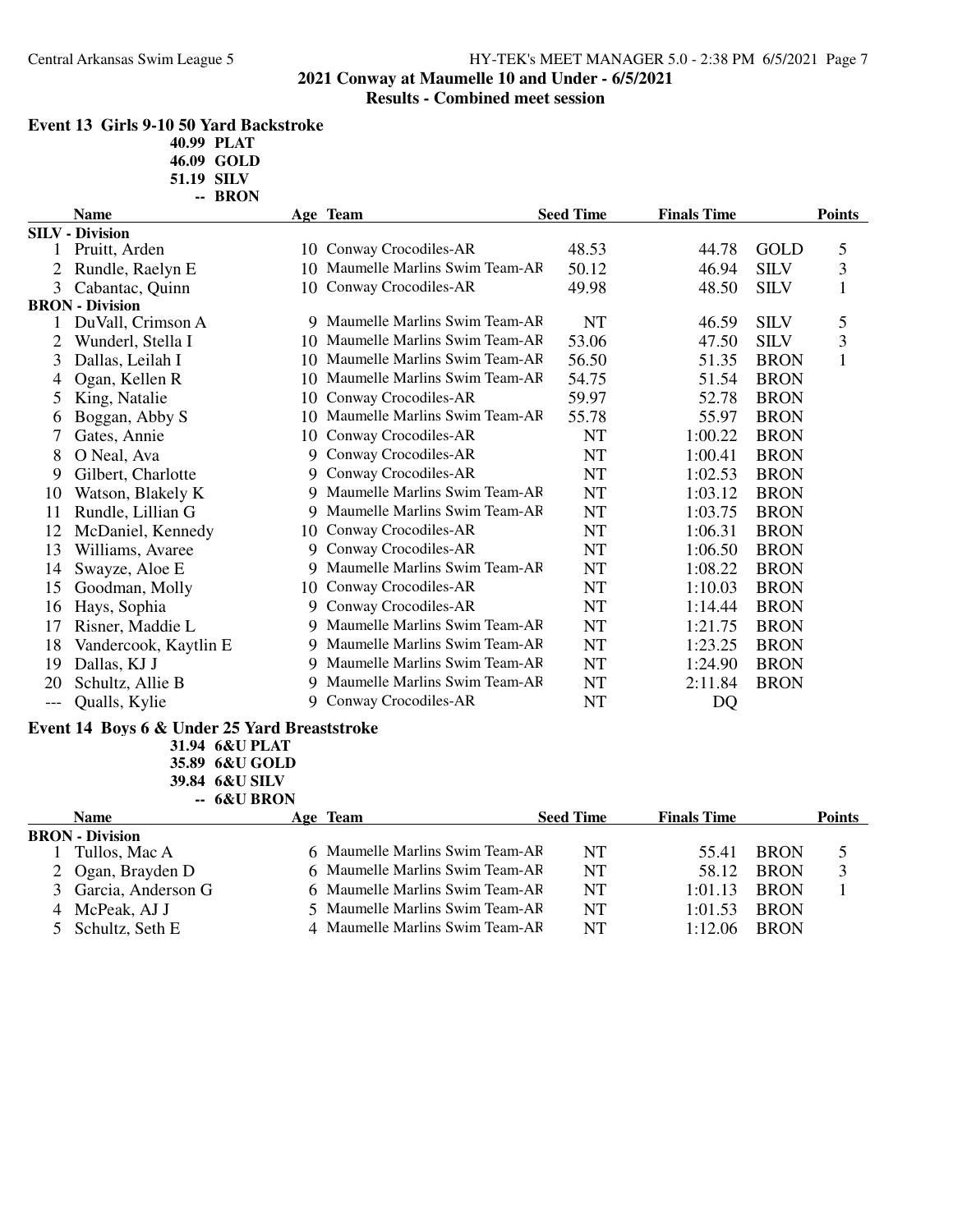# **2021 Conway at Maumelle 10 and Under - 6/5/2021**

## **Results - Combined meet session**

|  |  | <b>Event 14 Boys 7-8 25 Yard Breaststroke</b> |  |
|--|--|-----------------------------------------------|--|
|--|--|-----------------------------------------------|--|

| 21.59 7-8 PLAT |
|----------------|
| 25.91 7-8 GOLD |
| 30.23 7-8 SILV |

|              |                                               | -- 7-8 BRON                                        |                                 |                  |                    |             |               |
|--------------|-----------------------------------------------|----------------------------------------------------|---------------------------------|------------------|--------------------|-------------|---------------|
|              | <b>Name</b>                                   |                                                    | <b>Age Team</b>                 | <b>Seed Time</b> | <b>Finals Time</b> |             | <b>Points</b> |
|              | <b>BRON</b> - Division                        |                                                    |                                 |                  |                    |             |               |
| 1            | Chitturi, Sahar                               |                                                    | 8 Conway Crocodiles-AR          | <b>NT</b>        | 31.63              | <b>BRON</b> | 5             |
| 2            | Tullos, Carson W                              |                                                    | 8 Maumelle Marlins Swim Team-AR | 36.00            | 33.31              | <b>BRON</b> | 3             |
| 3            | Allen, Bo D                                   | 8                                                  | Maumelle Marlins Swim Team-AF   | 47.82            | 37.10              | <b>BRON</b> | $\mathbf{1}$  |
| 4            | Swayze, August B                              |                                                    | 8 Maumelle Marlins Swim Team-AF | <b>NT</b>        | 40.72              | <b>BRON</b> |               |
| 5            | Scoggins, Kendall N                           |                                                    | Maumelle Marlins Swim Team-AR   | <b>NT</b>        | 47.53              | <b>BRON</b> |               |
| 6            | Dallas, Chord R                               |                                                    | Maumelle Marlins Swim Team-AF   | <b>NT</b>        | 48.19              | <b>BRON</b> |               |
| 7            | Shook, Andrew M                               |                                                    | Maumelle Marlins Swim Team-AF   | 54.31            | 48.41              | <b>BRON</b> |               |
| 8            | Verhalen, Gavin A                             | 7                                                  | Maumelle Marlins Swim Team-AF   | 44.00            | 49.10              | <b>BRON</b> |               |
| 9            | Morris, Fletcher A                            |                                                    | 8 Maumelle Marlins Swim Team-AF | 1:09.66          | 50.16              | <b>BRON</b> |               |
|              | Bevill, Lincoln C                             |                                                    | Maumelle Marlins Swim Team-AF   | 45.07            | DQ                 |             |               |
|              | Chambers, Saw W                               |                                                    | 7 Maumelle Marlins Swim Team-AR | NT               | DQ                 |             |               |
| $---$        | Bothner, Max W                                |                                                    | 7 Maumelle Marlins Swim Team-AF | <b>NT</b>        | DQ                 |             |               |
|              | Event 15 Girls 6 & Under 25 Yard Breaststroke | 31.44 6&U PLAT<br>35.07 6&U GOLD<br>38.70 6&U SILV |                                 |                  |                    |             |               |
|              |                                               | -- 6&U BRON                                        |                                 |                  |                    |             |               |
|              | <b>Name</b>                                   |                                                    | <u>Age Team</u>                 | <b>Seed Time</b> | <b>Finals Time</b> |             | <b>Points</b> |
|              | <b>BRON</b> - Division                        |                                                    |                                 |                  |                    |             |               |
| $\mathbf{I}$ | Rundle, Anna C                                |                                                    | 6 Maumelle Marlins Swim Team-AF | 1:01.56          | 43.06              | <b>BRON</b> | 5             |
| 2            | Stone, Charlee Kate K                         |                                                    | 6 Maumelle Marlins Swim Team-AR | 53.50            | 50.97              | <b>BRON</b> | 3             |
| 3            | Cheffins, Emmy S                              |                                                    | 6 Maumelle Marlins Swim Team-AF | <b>NT</b>        | 51.00              | <b>BRON</b> | $\mathbf{1}$  |
| 4            | Chambers, Sadie R                             |                                                    | 6 Maumelle Marlins Swim Team-AF | <b>NT</b>        | 1:03.38            | <b>BRON</b> |               |
|              | Bothner, Fayth E                              | 5                                                  | Maumelle Marlins Swim Team-AF   | <b>NT</b>        | 1:09.19            | <b>BRON</b> |               |
| 6            | Verhalen, Collins F                           | 5                                                  | Maumelle Marlins Swim Team-AF   | <b>NT</b>        | 1:23.97            | <b>BRON</b> |               |
| $---$        | Johnson, Ellie N                              |                                                    | 6 Maumelle Marlins Swim Team-AF | <b>NT</b>        | DQ                 |             |               |
|              | Event 15 Girls 7-8 25 Yard Breaststroke       | 22.06 7-8 PLAT                                     |                                 |                  |                    |             |               |
|              |                                               | 26.37 7-8 GOLD                                     |                                 |                  |                    |             |               |
|              |                                               | 30.68 7-8 SILV                                     |                                 |                  |                    |             |               |
|              |                                               | <b>7-8 BRON</b>                                    |                                 |                  |                    |             |               |
|              | <b>Name</b>                                   |                                                    | Age Team                        | <b>Seed Time</b> | <b>Finals Time</b> |             | <b>Points</b> |
|              | <b>BRON</b> - Division                        |                                                    |                                 |                  |                    |             |               |
|              | Mumert, Ava R                                 |                                                    | 8 Maumelle Marlins Swim Team-AR | 37.96            | 32.97              | <b>BRON</b> | 5             |
| 2            | Binkley, Bralynn T                            |                                                    | 8 Maumelle Marlins Swim Team-AF | 39.62            | 39.28              | <b>BRON</b> | 3             |
| 3            | Cole, Caroline A                              |                                                    | 8 Maumelle Marlins Swim Team-AF | 38.69            | 39.87              | <b>BRON</b> | 1             |
| 4            | Janssen, Ally C                               |                                                    | 7 Maumelle Marlins Swim Team-AF | <b>NT</b>        | 41.40              | <b>BRON</b> |               |
| 5            | Ogan, Madelyn R                               |                                                    | Maumelle Marlins Swim Team-AF   | 41.22            | 44.94              | <b>BRON</b> |               |
| 6            | Miller, River S                               |                                                    | 7 Maumelle Marlins Swim Team-AF | <b>NT</b>        | 52.44              | <b>BRON</b> |               |

7 Bolin, Sarah Elizabeth E 8 Maumelle Marlins Swim Team-AF NT 52.78 BRON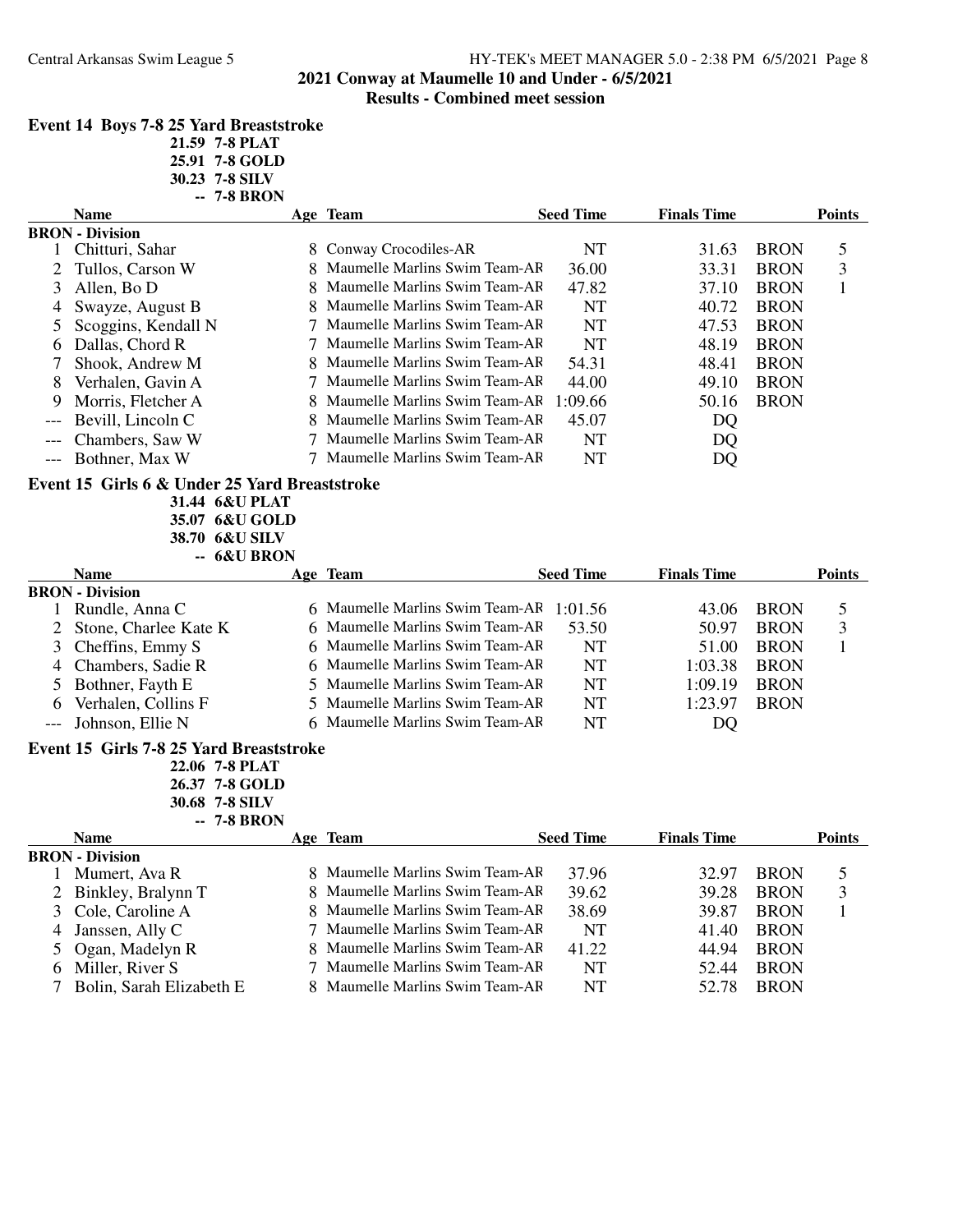# Central Arkansas Swim League 5 HY-TEK's MEET MANAGER 5.0 - 2:38 PM 6/5/2021 Page 9 **2021 Conway at Maumelle 10 and Under - 6/5/2021**

# **Results - Combined meet session**

|    | Event 16 Boys 9-10 50 Yard Breaststroke    | 46.88 PLAT<br>50.89 GOLD<br>54.90 SILV |                                  |                  |                    |             |               |
|----|--------------------------------------------|----------------------------------------|----------------------------------|------------------|--------------------|-------------|---------------|
|    |                                            | -- BRON                                |                                  |                  |                    |             |               |
|    | <b>Name</b>                                |                                        | Age Team                         | <b>Seed Time</b> | <b>Finals Time</b> |             | <b>Points</b> |
| 1  | <b>BRON</b> - Division<br>Behar, Oliver S  |                                        | 9 Maumelle Marlins Swim Team-AF  | NT               | 57.32              | <b>BRON</b> | 5             |
| 2  | Owens, Ayden R                             | 10                                     | Maumelle Marlins Swim Team-AR    | 58.85            | 58.84              | <b>BRON</b> | 3             |
| 3  | Vinta, Akhil                               | 10                                     | Conway Crocodiles-AR             | NT               | 1:00.47            | <b>BRON</b> | $\mathbf{1}$  |
| 4  | Sobek, Truman A                            | 9.                                     | Maumelle Marlins Swim Team-AR    | NT               | 1:05.53            | <b>BRON</b> |               |
| 5  | Geiselhart, Aidan M                        | 10                                     | Maumelle Marlins Swim Team-AF    | NT               | 1:08.10            | <b>BRON</b> |               |
| 6  | Renno, Silas P                             | 10                                     | Maumelle Marlins Swim Team-AF    | <b>NT</b>        | 1:10.44            | <b>BRON</b> |               |
| 7  | Majors, Cameron C                          | 10                                     | Maumelle Marlins Swim Team-AF    | <b>NT</b>        | 1:13.47            | <b>BRON</b> |               |
| 8  | Bishop, Jackson B                          | 10                                     | Maumelle Marlins Swim Team-AF    | 1:11.28          | 1:19.97            | <b>BRON</b> |               |
| 9  | Tullos, Jacob A                            | 10                                     | Maumelle Marlins Swim Team-AF    | 1:12.65          | 1:20.03            | <b>BRON</b> |               |
| 10 | Scoggins, Greyson N                        | 9                                      | Maumelle Marlins Swim Team-AF    | <b>NT</b>        | 1:34.41            | <b>BRON</b> |               |
| 11 | Amick, Jonah L                             | 10                                     | Maumelle Marlins Swim Team-AF    | NT               | 1:51.15            | <b>BRON</b> |               |
|    | Bolin, Isaiah W                            | 9                                      | Maumelle Marlins Swim Team-AF    | NT               | DQ                 |             |               |
|    | Guinn, Gray L                              |                                        | 9 Maumelle Marlins Swim Team-AF  | <b>NT</b>        | DQ                 |             |               |
|    |                                            |                                        |                                  |                  |                    |             |               |
|    | Event 17 Girls 9-10 50 Yard Breaststroke   |                                        |                                  |                  |                    |             |               |
|    |                                            | 43.45 PLAT                             |                                  |                  |                    |             |               |
|    |                                            | 49.83 GOLD                             |                                  |                  |                    |             |               |
|    |                                            | 56.21 SILV<br>-- BRON                  |                                  |                  |                    |             |               |
|    | <b>Name</b>                                |                                        | Age Team                         | <b>Seed Time</b> | <b>Finals Time</b> |             | <b>Points</b> |
|    | <b>BRON</b> - Division                     |                                        |                                  |                  |                    |             |               |
|    | Wunderl, Stella I                          |                                        | 10 Maumelle Marlins Swim Team-AR | 57.56            | 53.12              | <b>SILV</b> | 5             |
| 2  | Boggan, Abby S                             | 10                                     | Maumelle Marlins Swim Team-AF    | 1:01.47          | 58.47              | <b>BRON</b> | 3             |
| 3  | Patton, Olivia C                           | 10                                     | Maumelle Marlins Swim Team-AF    | 58.56            | 59.47              | <b>BRON</b> | $\mathbf{1}$  |
| 4  | O Neal, Ava                                | 9                                      | Conway Crocodiles-AR             | NT               | 1:02.65            | <b>BRON</b> |               |
| 5  | Ogan, Kellen R                             | 10.                                    | Maumelle Marlins Swim Team-AF    | 1:03.47          | 1:05.91            | <b>BRON</b> |               |
| 6  | Risner, Maddie L                           | 9                                      | Maumelle Marlins Swim Team-AF    | <b>NT</b>        | 1:06.41            | <b>BRON</b> |               |
| 7  | Dallas, Leilah I                           | 10                                     | Maumelle Marlins Swim Team-AF    | 1:11.47          | 1:07.06            | <b>BRON</b> |               |
| 8  | Rundle, Raelyn E                           | 10                                     | Maumelle Marlins Swim Team-AR    | 1:21.81          | 1:08.85            | <b>BRON</b> |               |
| 9  | Vandercook, Kaytlin E                      | 9                                      | Maumelle Marlins Swim Team-AF    | <b>NT</b>        | 1:16.53            | <b>BRON</b> |               |
| 10 | Swayze, Aloe E                             | 9.                                     | Maumelle Marlins Swim Team-AF    | <b>NT</b>        | 1:17.69            | <b>BRON</b> |               |
| 11 | Qualls, Kylie                              |                                        | 9 Conway Crocodiles-AR           | <b>NT</b>        | 1:19.13            | <b>BRON</b> |               |
| 12 | Hays, Sophia                               | 9                                      | Conway Crocodiles-AR             | NT               | 1:24.13            | <b>BRON</b> |               |
| 13 | Goodman, Molly                             | 10                                     | Conway Crocodiles-AR             | NT               | 1:26.87            | <b>BRON</b> |               |
| 14 | Rundle, Lillian G                          |                                        | 9 Maumelle Marlins Swim Team-AR  | NT               | 1:37.00            | <b>BRON</b> |               |
| 15 | Schultz, Allie B                           | 9                                      | Maumelle Marlins Swim Team-AF    | NT               | 1:46.31            | <b>BRON</b> |               |
| 16 | Dallas, KJ J                               | 9                                      | Maumelle Marlins Swim Team-AF    | <b>NT</b>        | 1:50.16            | <b>BRON</b> |               |
|    |                                            |                                        |                                  |                  |                    |             |               |
|    | <b>Event 18 Boys 7-8 25 Yard Butterfly</b> |                                        |                                  |                  |                    |             |               |
|    |                                            | 24.30 7-8 PLAT<br>27.40 7-8 GOLD       |                                  |                  |                    |             |               |
|    |                                            | 30.50 7-8 SILV                         |                                  |                  |                    |             |               |
|    |                                            | -- 7-8 BRON                            |                                  |                  |                    |             |               |
|    | <b>Name</b>                                |                                        | Age Team                         | <b>Seed Time</b> | <b>Finals Time</b> |             | <b>Points</b> |
|    | <b>BRON</b> - Division                     |                                        |                                  |                  |                    |             |               |
|    | 1 Chitturi, Sahar                          |                                        | 8 Conway Crocodiles-AR           | NT               | 29.53              | <b>SILV</b> | 5             |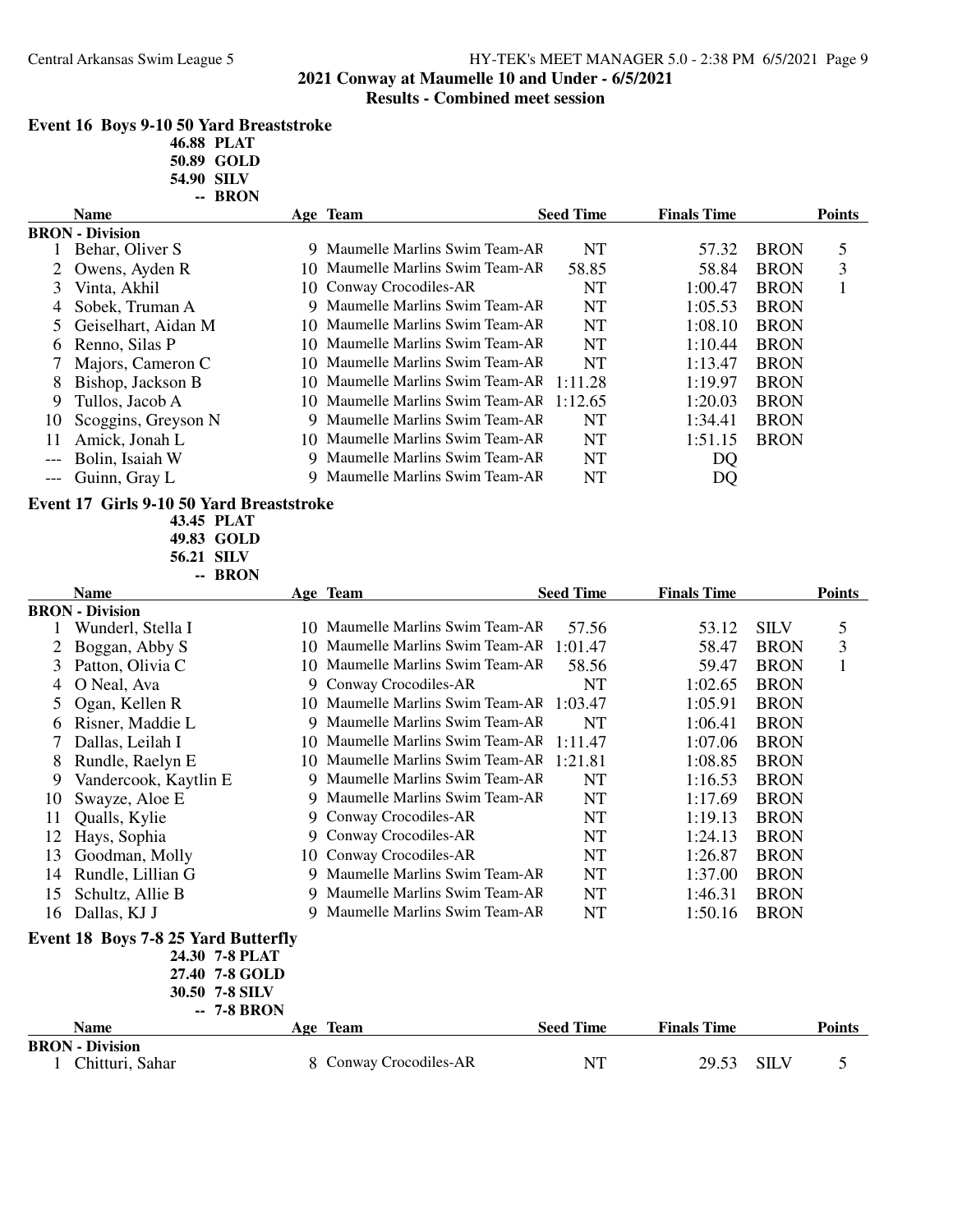## **2021 Conway at Maumelle 10 and Under - 6/5/2021**

## **Results - Combined meet session BRON - Division ... (Event 18 Boys 7-8 25 Yard Butterfly) Name Team Age Seed Time Points Finals Time** 2 Bevill, Lincoln C 8 Maumelle Marlins Swim Team-AF 37.19 30.25 SILV 3 3 Bothner, Max W 7 Maumelle Marlins Swim Team-AF 41.25 43.50 BRON 1 4 Dallas, Chord R 7 Maumelle Marlins Swim Team-AR 39.47 44.53 BRON 5 Allen, Bo D 8 Maumelle Marlins Swim Team-AF 50.00 49.50 BRON --- Verhalen, Gavin A 7 Maumelle Marlins Swim Team-AF NT DQ --- Tullos, Carson W 8 Maumelle Marlins Swim Team-AR 38.50 DQ Chambers, Saw W 7 Maumelle Marlins Swim Team-AF NT DO **Event 19 Girls 6 & Under 25 Yard Butterfly 26.18 6&U PLAT 32.62 6&U GOLD 39.06 6&U SILV -- 6&U BRON Name Team Age Seed Time Points Finals Time BRON - Division**<br>1 Mumert, Maesyn R 1 6 Maumelle Marlins Swim Team-AR 53.28 36.65 SILV 5 2 Turker, Daphne J 6 Maumelle Marlins Swim Team-AF NT 42.28 BRON 3 **Event 19 Girls 7-8 25 Yard Butterfly 21.25 7-8 PLAT 26.04 7-8 GOLD 30.83 7-8 SILV -- 7-8 BRON Name Team Age Seed Time Points Finals Time SILV - Division** 1 Pruitt, Dylan 8 Conway Crocodiles-AR 29.50 25.97 GOLD 5 2 Cole, Caroline A 8 Maumelle Marlins Swim Team-AF 28.91 35.50 BRON 3 **BRON - Division** 1 Thomason, Layla 8 Conway Crocodiles-AR NT 26.56 SILV 5 2 King, Emma 8 Conway Crocodiles-AR NT 30.88 BRON 3 3 Binkley, Bralynn T 8 Maumelle Marlins Swim Team-AF 37.40 31.31 BRON 1<br>4 Stephens, Brooklyn 8 Conway Crocodiles-AR NT 31.56 BRON 4 Stephens, Brooklyn 8 Conway Crocodiles-AR NT 31.56 BRON 5 Schlientz, Norah 8 Conway Crocodiles-AR NT 36.35 BRON 6 Ogan, Madelyn R 8 Maumelle Marlins Swim Team-AF 41.59 39.53 BRON **Event 20 Boys 9-10 50 Yard Butterfly 36.80 PLAT 45.53 GOLD 54.26 SILV -- BRON Name Team Age Seed Time Points Finals Time SILV - Division** 1 Burns, Tucker 10 Conway Crocodiles-AR 50.89 49.25 SILV 5 **BRON - Division**<br>1 Geiselhart, Aidan M 10 Maumelle Marlins Swim Team-AF NT 52.38 SILV 5 2 Vinta, Akhil 10 Conway Crocodiles-AR NT 1:03.88 BRON 3 3 Tullos, Jacob A 10 Maumelle Marlins Swim Team-AF 1:12.16 1:11.22 BRON 1 4 Bishop, Jackson B 10 Maumelle Marlins Swim Team-AR 1:11.00 1:15.75 BRON 5 Majors, Cameron C 10 Maumelle Marlins Swim Team-AR NT 1:19.22 BRON 6 Scoggins, Greyson N 9 Maumelle Marlins Swim Team-AR NT 1:25.13 BRON 7 Peters, Luke 9 Conway Crocodiles-AR NT 1:45.59 BRON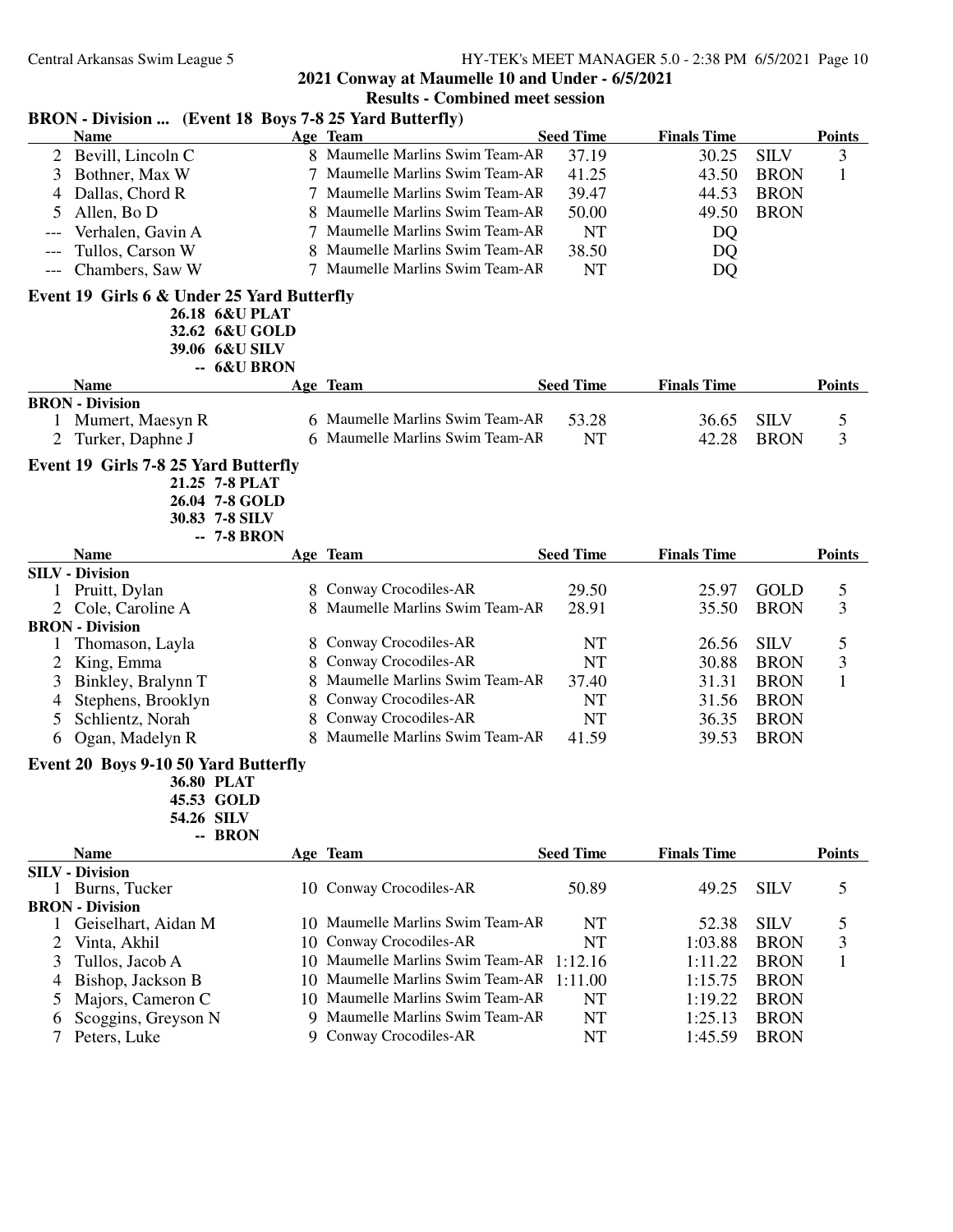# **2021 Conway at Maumelle 10 and Under - 6/5/2021**

## **Results - Combined meet session**

|          | Event 21 Girls 9-10 50 Yard Butterfly     |                   |                                         |                  |                    |             |               |
|----------|-------------------------------------------|-------------------|-----------------------------------------|------------------|--------------------|-------------|---------------|
|          |                                           | 39.56 PLAT        |                                         |                  |                    |             |               |
|          |                                           | 47.04 GOLD        |                                         |                  |                    |             |               |
|          |                                           | 54.52 SILV        |                                         |                  |                    |             |               |
|          | <b>Name</b>                               | -- BRON           | Age Team                                | <b>Seed Time</b> | <b>Finals Time</b> |             | <b>Points</b> |
|          | <b>SILV - Division</b>                    |                   |                                         |                  |                    |             |               |
| 1        | Pruitt, Arden                             |                   | 10 Conway Crocodiles-AR                 | 47.99            | 47.43              | <b>SILV</b> | 5             |
|          | 2 Patton, Olivia C                        |                   | 10 Maumelle Marlins Swim Team-AR        | 52.60            | 50.97              | <b>SILV</b> | 3             |
| 3        | Wunderl, Stella I                         |                   | 10 Maumelle Marlins Swim Team-AF        | 53.25            | 54.16              | <b>SILV</b> | 1             |
| 4        | Dallas, Leilah I                          |                   | 10 Maumelle Marlins Swim Team-AF        | 52.94            | 58.19              | <b>BRON</b> |               |
|          | <b>BRON</b> - Division                    |                   |                                         |                  |                    |             |               |
| $\bf{l}$ | Cabantac, Quinn                           |                   | 10 Conway Crocodiles-AR                 | 55.46            | 50.44              | <b>SILV</b> | 5             |
|          | DuVall, Crimson A                         | 9                 | Maumelle Marlins Swim Team-AF           | NT               | 54.53              | <b>BRON</b> | 3             |
| 3        | Qualls, Kylie                             | 9                 | Conway Crocodiles-AR                    | <b>NT</b>        | 55.16              | <b>BRON</b> | $\mathbf{1}$  |
| 4        | King, Natalie                             |                   | 10 Conway Crocodiles-AR                 | 57.93            | 59.34              | <b>BRON</b> |               |
| 5        | Rundle, Raelyn E                          |                   | 10 Maumelle Marlins Swim Team-AF        | 1:13.25          | 1:06.88            | <b>BRON</b> |               |
| 6        | Ogan, Kellen R                            |                   | 10 Maumelle Marlins Swim Team-AR        | <b>NT</b>        | 1:09.88            | <b>BRON</b> |               |
| 7        | O Neal, Ava                               |                   | 9 Conway Crocodiles-AR                  | <b>NT</b>        | 1:10.00            | <b>BRON</b> |               |
| 8        | Dallas, KJ J                              |                   | 9 Maumelle Marlins Swim Team-AF         | <b>NT</b>        | 2:01.75            | <b>BRON</b> |               |
|          |                                           |                   | 9 Maumelle Marlins Swim Team-AF         | <b>NT</b>        |                    |             |               |
| ---      | Risner, Maddie L                          |                   |                                         |                  | DQ                 |             |               |
|          | <b>Event 22 Boys 9-10 100 Yard IM</b>     |                   |                                         |                  |                    |             |               |
|          |                                           | 1:21.30 9-10 PLAT |                                         |                  |                    |             |               |
|          |                                           | 1:37.39 9-10 GOLD |                                         |                  |                    |             |               |
|          |                                           | 1:53.48 9-10 SILV |                                         |                  |                    |             |               |
|          |                                           |                   |                                         |                  |                    |             |               |
|          |                                           | -- 9-10 BRON      |                                         |                  |                    |             |               |
|          | <b>Name</b>                               |                   | Age Team                                | <b>Seed Time</b> | <b>Finals Time</b> |             | <b>Points</b> |
|          | <b>SILV</b> - Division                    |                   |                                         |                  |                    |             |               |
|          | 1 Burns, Tucker                           |                   | 10 Conway Crocodiles-AR                 | 1:47.05          | 1:45.12            | <b>SILV</b> | 5             |
|          | <b>BRON</b> - Division                    |                   |                                         |                  |                    |             |               |
| 1        | Owens, Ayden R                            |                   | 10 Maumelle Marlins Swim Team-AF        | NT               | 1:57.60            | <b>BRON</b> | 5             |
|          | 2 Behar, Oliver S                         |                   | 9 Maumelle Marlins Swim Team-AF         | 2:05.59          | 1:59.09            | <b>BRON</b> | 3             |
|          | 3 Scoggins, Greyson N                     |                   | 9 Maumelle Marlins Swim Team-AF 2:40.72 |                  | 3:01.03            | <b>BRON</b> | 1             |
|          | Event 23 Girls 7-8 100 Yard IM            |                   |                                         |                  |                    |             |               |
|          |                                           | 1:39.02 7-8 PLAT  |                                         |                  |                    |             |               |
|          |                                           | 1:54.67 7-8 GOLD  |                                         |                  |                    |             |               |
|          |                                           | 2:10.32 7-8 SILV  |                                         |                  |                    |             |               |
|          |                                           | <b>7-8 BRON</b>   |                                         |                  |                    |             |               |
|          | <b>Name</b>                               |                   | Age Team                                | <b>Seed Time</b> | <b>Finals Time</b> |             | <b>Points</b> |
|          | <b>BRON</b> - Division                    |                   |                                         |                  |                    |             |               |
|          | 1 Pruitt, Dylan                           |                   | 8 Conway Crocodiles-AR                  | 2:23.90          | 2:05.13            | <b>SILV</b> | 5             |
|          | <b>Event 23 Girls 9-10 100 Yard IM</b>    |                   |                                         |                  |                    |             |               |
|          |                                           | 1:14.15 9-10 PLAT |                                         |                  |                    |             |               |
|          |                                           | 1:33.36 9-10 GOLD |                                         |                  |                    |             |               |
|          |                                           | 1:52.57 9-10 SILV |                                         |                  |                    |             |               |
|          |                                           | -- 9-10 BRON      |                                         |                  |                    |             |               |
|          | <b>Name</b>                               |                   | Age Team                                | <b>Seed Time</b> | <b>Finals Time</b> |             | <b>Points</b> |
|          | <b>SILV - Division</b>                    |                   |                                         |                  |                    |             |               |
|          | 1 Pruitt, Arden<br><b>BRON</b> - Division |                   | 10 Conway Crocodiles-AR                 | 1:42.99          | 1:39.25            | <b>SILV</b> | 5             |